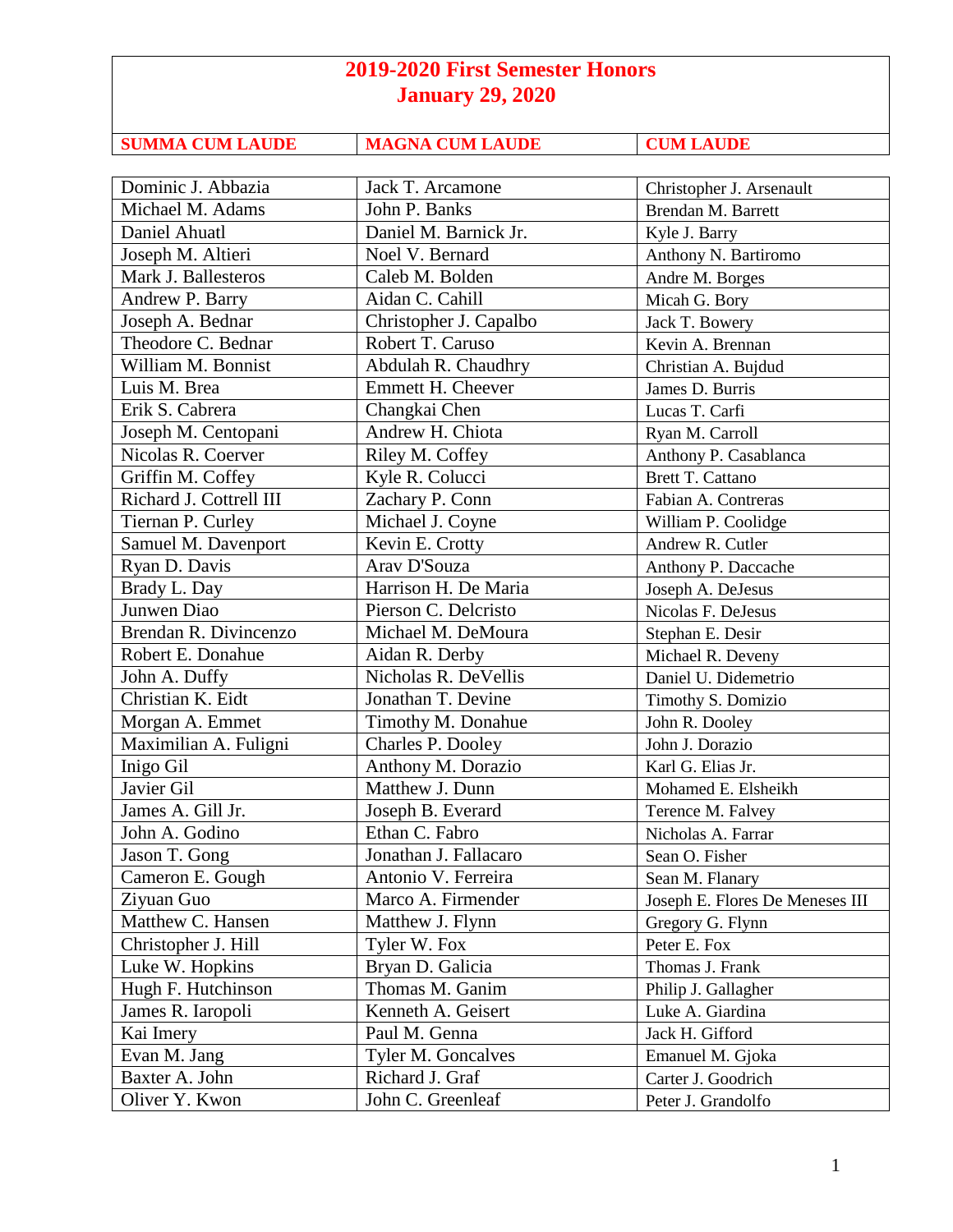| <b>SUMMA CUM LAUDE</b> |
|------------------------|
|                        |

**SUMMA CUM LAUDE CUM LAUDE** 

| Liam S. Lafond                             | William T. Gualtiere   | Edward N. Gravanis     |
|--------------------------------------------|------------------------|------------------------|
| Connor B. Lardi                            | <b>Charles Gussen</b>  | Alexander M. Hamilton  |
| Andrew J. Lee                              | Max E. Hazelton        | William E. Huntington  |
| Andrew G. Lencyk                           | Jackson E. Hicks       | Michael P. Hyland      |
| Shanxu Li                                  | Eric J. Hoerdemann Jr. | John P. Iaropoli       |
| Jinsen Liu                                 | Michael J. Iannazzo    | George K. James        |
| Connor J. Mahoney                          | Jeremy L. Ibaran       | Robert T. James        |
| <b>Christian Ross Mallari</b>              | Matthew A. Ionescu     | Adam S. Jehle          |
| Joseph M. Marotta                          | Junzhao Jiang          | Alexander L. Joliet    |
| Matthew P. Marsden                         | Trevor C. John         | Sean W. Joseph         |
| Matthew S. Mazza                           | Derek R. Jordan        | Thomas P. Kaiser       |
| William J. McCormack                       | Henry O. Keller        | Trevor D. Knisely      |
| Andre G. Mead                              | Patrick F. Kelly       | Zalan L. Kovacs        |
| Kevin H. Miller                            | John E. Keresey        | Richard F. Kral III    |
| Matthew P. Mitchell                        | Garen C. Killilea      | Aaron E. Lane          |
| Jared A. Mocco                             | Mark N. Kolotylo       | Tomas V. Lignore       |
| Conner D. Moore                            | Vishnu R. Kumar        | Joseph E. Macri        |
| Nicholas S. Morris Jr.                     | Harrison M. Lent       | Griffin J. Makovsky    |
| Antonio J. Musilli                         | Conor J. Lillis        | Zachary C. McCarthy    |
| Anthony V. Ngo                             | Owen S. Lindstrom      | John M. McCloskey      |
| Sean P. O'Neil                             | Luke T. Lombardo       | Henry J. McGinness IV  |
| Obinna Onyekachiuzoamaka                   | Andrew J. Loya         | Owen W. McNicholas     |
| Ryan D. Oshinskie                          | William J. Lundregan V | Zachary J. Meehan      |
| Kyle S. Pearson                            | Preston C. Lyons       | Christopher T. Melillo |
| Peter Pigliucci                            | Colin J. MacNeill      | James F. Minnich III   |
| Ryan M. Preisano                           | Daniel Maloney         | John F. Moore II       |
| Joseph R. Queenan                          | Matthew M. Mancini     | Jack R. Mullen         |
| Ryan S. Riccio                             | Nicholas M. Mancuso    | John C. Murphy         |
| Andrew P. Rios                             | Ryan C. Marsden        | Ryan J. Neary          |
| Sebastián Rodriguez                        | Willem J. McCarthy     | Travis K. Nguyen       |
| Brian P. Rooney                            | Matthew J. McCauley    | Colin M. O'Brien       |
| Michael J. Rothberg                        | John O. McDermott      | Deaglan W. O'Donnell   |
| Patten B. Royal                            | Max T. McGillicuddy    | John K. O'Keefe        |
| Collin J. Rydecki                          | Charles P. Meyer       | Ryan T. O'Meara        |
| Matthew D. Sawyer                          | Paul M. Michalowski    | Marcos Ojea Quintana   |
| Sean Gannon Seiler                         | John M. Miller         | Luciano F. Paoletta    |
| Aryaman Sharma                             | Michael R. Morales     | Cameron J. Petrelli    |
| Craig J. Sheehan                           | Brice H. Muller        | Patrick D. Phelan      |
| Chengyi Shen                               | Brennan J. Newcomb     | Benjamin P. Pulsifer   |
|                                            |                        |                        |
| Benjamin M. Short                          | Richard G. Nolan Jr.   | Michael L. Queenan     |
| John E. Sikorski Jr.<br>Andrew J. Simoneau | Charles T. O'Brien III | Aidan R. Quirk         |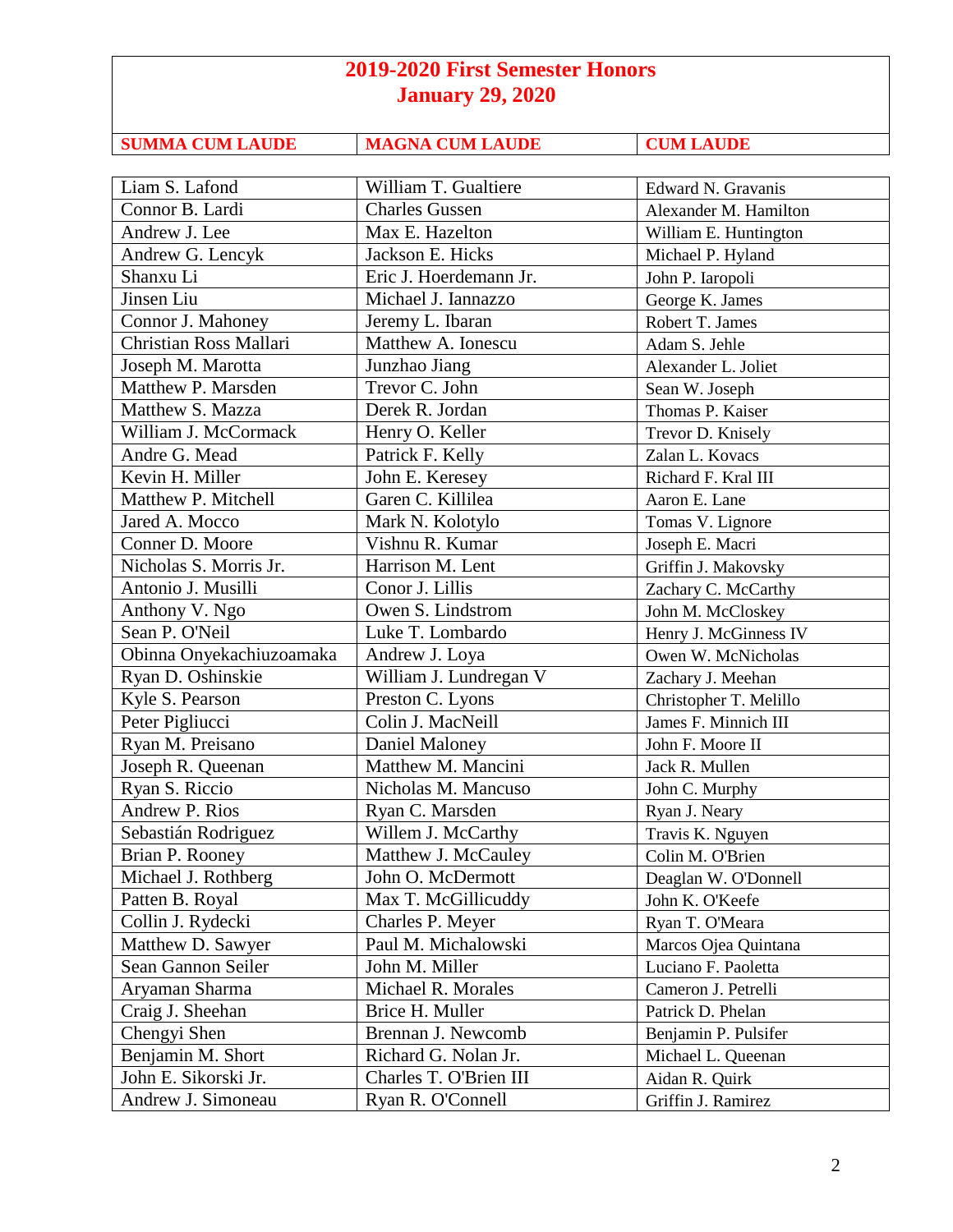| <b>January 29, 2020</b>      |                               |                       |  |
|------------------------------|-------------------------------|-----------------------|--|
| <b>SUMMA CUM LAUDE</b>       | <b>MAGNA CUM LAUDE</b>        | <b>CUM LAUDE</b>      |  |
|                              |                               |                       |  |
| Evan D. Small                | Timothy B. O'Leary            | James H. Reilly       |  |
| Conner P. Smith              | Nickolas D. Orellana-Gonzalez | Christopher J. Rhodes |  |
| Andrew J. Stietzel           | Dereck F. Ovalle Polanco      | Connor M. Robertson   |  |
| Brendan M. Vinoski           | Nicholas R. Paolella          | Bobby E. Rotondo Jr.  |  |
| Zhengjie Wang                | Joshua H. Peiffer             | Lambert J. Rugani     |  |
| William J. Weber             | Alexander W. Petrides         | Jan M. Salafia        |  |
| Andrzej J. Wieciorkowski Jr. | Lorenzo J. Pino               | Brando L. Savi        |  |
| Charles E. Wiele             | Nicholas Posada               | Matthew M. Scalzo     |  |
| Liam G. Wilson               | Jakub J. Poznanski            | Harrison J. Spangler  |  |
| Sean T. Yu                   | Anthony J. Preisano           | Quinn J. Stengrim     |  |
| David Zahrah                 | Alexander N. Pysk             | Jonathan D. Straker   |  |
|                              | John P. Queenan               | Patrick J. Tiernan    |  |
|                              |                               |                       |  |

| David Zahrah<br>Alexander N. Pysk<br>Jonathan D. Straker<br>John P. Queenan<br>Patrick J. Tiernan<br>Michael J. Ramirez<br>Liam M. Tierney<br>John G. Reidy<br>Spencer C. Trautz<br>Jack C. Richter<br>Timothy A. Turnbull<br>Jack W. Rogers<br>Ricardo M. Vasquez Capellan Jr.<br>Sean M. Rogers<br>Hairo J. Vivas-Nava<br>Peter S. Rubinstein<br>Connor C. Wackerman<br>Sean J. Salafia<br>Davis M. Wallon<br>Aksel J. Sather<br>Thomas C. Warnock<br>Douglas J. Seyfried Jr.<br>Oliver R. Wells<br>Aidan W. Shannon<br>Chi Long Wen<br>Zachary D. Simonetti<br>Ian Whamond<br>Preston S. Smith Jr.<br>Aidan K. Willkehr<br>Ryan H. Smith<br>Colin B. Woodward<br>Timothy J. Spahn<br>Yongdong Xi<br>Benjamin D. Stokes<br>Mutian Yang<br>John G. Summ Jr.<br>Xiting Zhang<br>Gavin J. Toth<br>Ethan W. Tracey<br>Benjamin Ukehaxhaj<br>Colby J. Umbricht<br>Roberts N. Viguls<br>Matthew E. Vinoski Jr.<br>Nicolas E. Vittoria<br>Hunter A. Vogel<br>Bennett W. Walker<br>Riley M. White<br>Mason A. Whitney<br>Winston Wu<br>Walter J. Wuchiski<br>Shatong Xie | Sean T. Yu | Anthony J. Preisano | Quinn J. Stengrim |
|--------------------------------------------------------------------------------------------------------------------------------------------------------------------------------------------------------------------------------------------------------------------------------------------------------------------------------------------------------------------------------------------------------------------------------------------------------------------------------------------------------------------------------------------------------------------------------------------------------------------------------------------------------------------------------------------------------------------------------------------------------------------------------------------------------------------------------------------------------------------------------------------------------------------------------------------------------------------------------------------------------------------------------------------------------------------|------------|---------------------|-------------------|
|                                                                                                                                                                                                                                                                                                                                                                                                                                                                                                                                                                                                                                                                                                                                                                                                                                                                                                                                                                                                                                                                    |            |                     |                   |
|                                                                                                                                                                                                                                                                                                                                                                                                                                                                                                                                                                                                                                                                                                                                                                                                                                                                                                                                                                                                                                                                    |            |                     |                   |
|                                                                                                                                                                                                                                                                                                                                                                                                                                                                                                                                                                                                                                                                                                                                                                                                                                                                                                                                                                                                                                                                    |            |                     |                   |
|                                                                                                                                                                                                                                                                                                                                                                                                                                                                                                                                                                                                                                                                                                                                                                                                                                                                                                                                                                                                                                                                    |            |                     |                   |
|                                                                                                                                                                                                                                                                                                                                                                                                                                                                                                                                                                                                                                                                                                                                                                                                                                                                                                                                                                                                                                                                    |            |                     |                   |
|                                                                                                                                                                                                                                                                                                                                                                                                                                                                                                                                                                                                                                                                                                                                                                                                                                                                                                                                                                                                                                                                    |            |                     |                   |
|                                                                                                                                                                                                                                                                                                                                                                                                                                                                                                                                                                                                                                                                                                                                                                                                                                                                                                                                                                                                                                                                    |            |                     |                   |
|                                                                                                                                                                                                                                                                                                                                                                                                                                                                                                                                                                                                                                                                                                                                                                                                                                                                                                                                                                                                                                                                    |            |                     |                   |
|                                                                                                                                                                                                                                                                                                                                                                                                                                                                                                                                                                                                                                                                                                                                                                                                                                                                                                                                                                                                                                                                    |            |                     |                   |
|                                                                                                                                                                                                                                                                                                                                                                                                                                                                                                                                                                                                                                                                                                                                                                                                                                                                                                                                                                                                                                                                    |            |                     |                   |
|                                                                                                                                                                                                                                                                                                                                                                                                                                                                                                                                                                                                                                                                                                                                                                                                                                                                                                                                                                                                                                                                    |            |                     |                   |
|                                                                                                                                                                                                                                                                                                                                                                                                                                                                                                                                                                                                                                                                                                                                                                                                                                                                                                                                                                                                                                                                    |            |                     |                   |
|                                                                                                                                                                                                                                                                                                                                                                                                                                                                                                                                                                                                                                                                                                                                                                                                                                                                                                                                                                                                                                                                    |            |                     |                   |
|                                                                                                                                                                                                                                                                                                                                                                                                                                                                                                                                                                                                                                                                                                                                                                                                                                                                                                                                                                                                                                                                    |            |                     |                   |
|                                                                                                                                                                                                                                                                                                                                                                                                                                                                                                                                                                                                                                                                                                                                                                                                                                                                                                                                                                                                                                                                    |            |                     |                   |
|                                                                                                                                                                                                                                                                                                                                                                                                                                                                                                                                                                                                                                                                                                                                                                                                                                                                                                                                                                                                                                                                    |            |                     |                   |
|                                                                                                                                                                                                                                                                                                                                                                                                                                                                                                                                                                                                                                                                                                                                                                                                                                                                                                                                                                                                                                                                    |            |                     |                   |
|                                                                                                                                                                                                                                                                                                                                                                                                                                                                                                                                                                                                                                                                                                                                                                                                                                                                                                                                                                                                                                                                    |            |                     |                   |
|                                                                                                                                                                                                                                                                                                                                                                                                                                                                                                                                                                                                                                                                                                                                                                                                                                                                                                                                                                                                                                                                    |            |                     |                   |
|                                                                                                                                                                                                                                                                                                                                                                                                                                                                                                                                                                                                                                                                                                                                                                                                                                                                                                                                                                                                                                                                    |            |                     |                   |
|                                                                                                                                                                                                                                                                                                                                                                                                                                                                                                                                                                                                                                                                                                                                                                                                                                                                                                                                                                                                                                                                    |            |                     |                   |
|                                                                                                                                                                                                                                                                                                                                                                                                                                                                                                                                                                                                                                                                                                                                                                                                                                                                                                                                                                                                                                                                    |            |                     |                   |
|                                                                                                                                                                                                                                                                                                                                                                                                                                                                                                                                                                                                                                                                                                                                                                                                                                                                                                                                                                                                                                                                    |            |                     |                   |
|                                                                                                                                                                                                                                                                                                                                                                                                                                                                                                                                                                                                                                                                                                                                                                                                                                                                                                                                                                                                                                                                    |            |                     |                   |
|                                                                                                                                                                                                                                                                                                                                                                                                                                                                                                                                                                                                                                                                                                                                                                                                                                                                                                                                                                                                                                                                    |            |                     |                   |
|                                                                                                                                                                                                                                                                                                                                                                                                                                                                                                                                                                                                                                                                                                                                                                                                                                                                                                                                                                                                                                                                    |            |                     |                   |
|                                                                                                                                                                                                                                                                                                                                                                                                                                                                                                                                                                                                                                                                                                                                                                                                                                                                                                                                                                                                                                                                    |            |                     |                   |
|                                                                                                                                                                                                                                                                                                                                                                                                                                                                                                                                                                                                                                                                                                                                                                                                                                                                                                                                                                                                                                                                    |            |                     |                   |
|                                                                                                                                                                                                                                                                                                                                                                                                                                                                                                                                                                                                                                                                                                                                                                                                                                                                                                                                                                                                                                                                    |            |                     |                   |
|                                                                                                                                                                                                                                                                                                                                                                                                                                                                                                                                                                                                                                                                                                                                                                                                                                                                                                                                                                                                                                                                    |            |                     |                   |
|                                                                                                                                                                                                                                                                                                                                                                                                                                                                                                                                                                                                                                                                                                                                                                                                                                                                                                                                                                                                                                                                    |            |                     |                   |
|                                                                                                                                                                                                                                                                                                                                                                                                                                                                                                                                                                                                                                                                                                                                                                                                                                                                                                                                                                                                                                                                    |            |                     |                   |